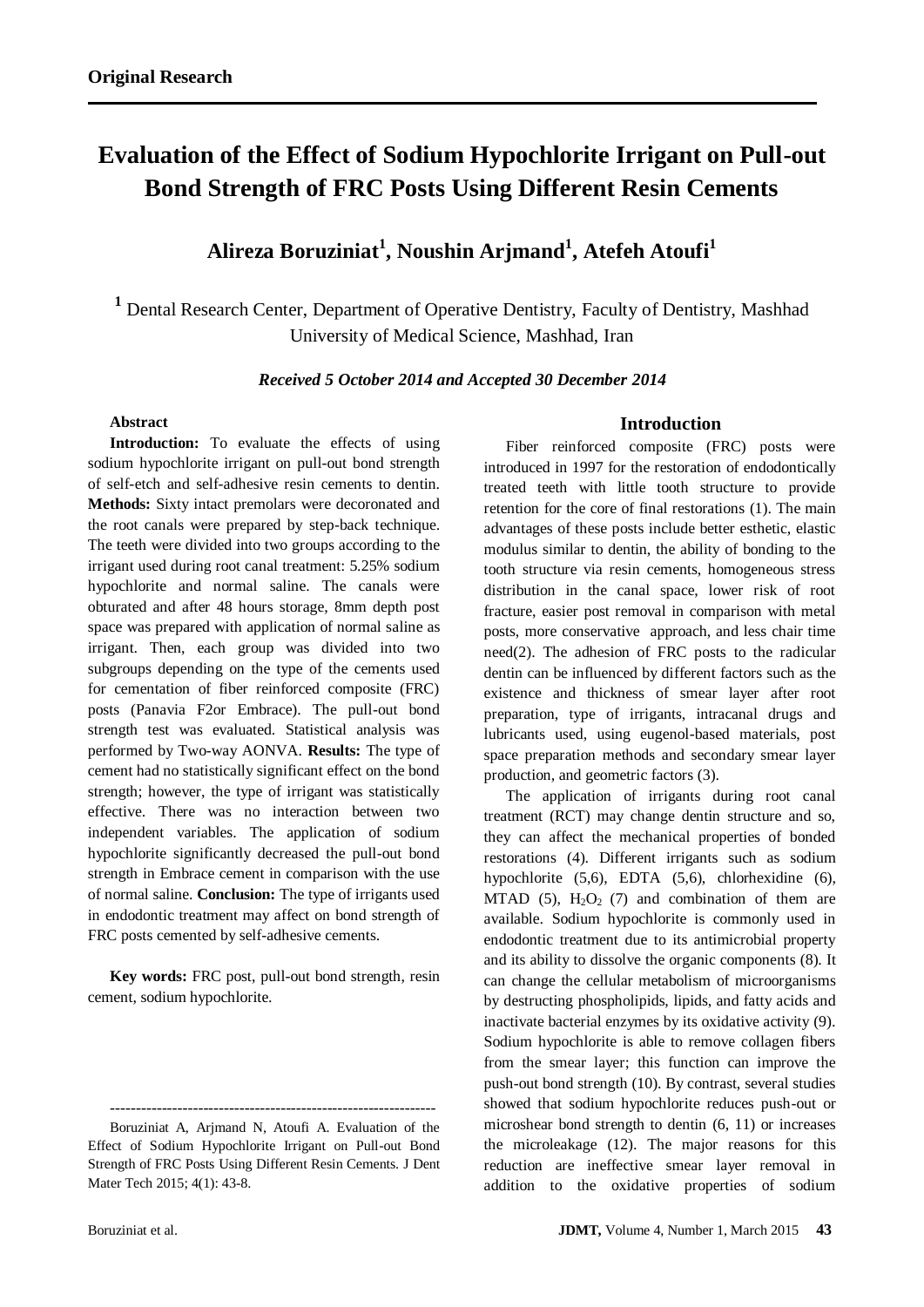hypochlorite that affects the polymerization of adhesive systems. Hence, there is contrary in the literature about effects of sodium hypochlorite on bond strength. In previous studies, sodium hypochlorite was used as a dentin surface treatment agent. It should be considered that this material could be used during the endodontic treatment as irrigant. So, the purpose of this study was to investigate the effect of sodium hypochlorite irrigant applied during RCT on pull-out bond strength of FRC posts cemented by self-etch or self-adhesive resin cements to dentin. The null hypothesis was that either the type of irrigants or resin cements has no effect on pull-out bond strength of the FRC posts.

#### **Materials and Methods**

In this in vitro study, sixty intact straight single-root human mandibular premolars extracted for orthodontic reasons were collected. The inclusion criteria were:

 The teeth had mature apices and almost the same root diameter and length.

• No cracks or fractures were observed on the root surface.

 No signs of internal resorption were observed in periapical radiographs.

 The cross-sectional shape of the root canal was circular (evaluated after decoronation).

All teeth underwent debridement with a handscaling instrument and were cleaned with a rubber cup and slurry of pumice. All specimens were disinfected by immersing in 1% chloramine-T for 48 hours (13) and were stored in normal saline that was refreshed every week. The teeth were decoronated 1mm above the CEJ by a diamond disk (918 BF, DZ, Lemgo, Germany) under sufficient water coolant. Then, the RCT was performed for all teeth as follows:

The working length was established by 1mm above the radiographic apex. The canal cleaning and shaping were performed with step-back technique by using Kfile#15-40 (Mani, Tochigi, Japan) and gates-glidden#1- 3 (Mani, Tochigi, Japan). The samples were randomized by computer and divided into two groups according to the irrigants used during the RCT. In the first group, 10 milliliters of 5.25% sodium hypochlorite (Chlora, Cerkamed, Poland) was used during instrumentation for one minute and after that, the canals were rinsed with 10 milliliters of normal saline for one minute. In the second group, the same value of normal saline was used during and after instrumentation. The canals were dried with paper points and obturated with gutta-percha (Dentsply, Maillefer, Ballaigues, Switzerland) and AH26 sealer

(DentsplyDeTrey, Konstanz, Switzerland) by lateral condensation technique. The teeth were stored in 100% humidity for 48 hours to ensure complete setting of the sealers and then 8mm post space was prepared by using FRC post drills #2 (DT Light-Post System; Bisco, Schaumburg, USA). The canals were rinsed with normal saline during post space preparation and dried by paper points (Fig 1).



**Figure 1.** Two prepared samples before post cementation

Then, each group was randomly divided into two subgroups in relation to the cements used for cementation of FRC posts: self-etch resin cement (Panavia F2, Kuraray Medical Inc., Okayama, Japan) and self-adhesive resin cement (Embrace, Pulpdent, Watertown, MA, USA). Each cement was applied according to the manufacturer's instructions (Table 1) and cured with light curing unit (Coltolux LED, Coltene/Whaleden Inc., OH, USA) at 800mw/cm<sup>2</sup> for 40 seconds.

The specimens were stored in 100% humidity for 72 hours and then, pull-out bond strength of FRC posts was evaluated via universal testing machine (Zwick GmbH & Co, Ulm, Germany) at cross-head speed of 0.5 mm/min. A pull-out force was applied until the post dislodged from root. Maximum load on the chart was recorded as the bond strength.

The data were analyzed using Kolmogorov-Smirnov, Two-way ANOVA with a pre-set significance level of 0.05. The statistical analyses were performed by SPSS 11.5 software.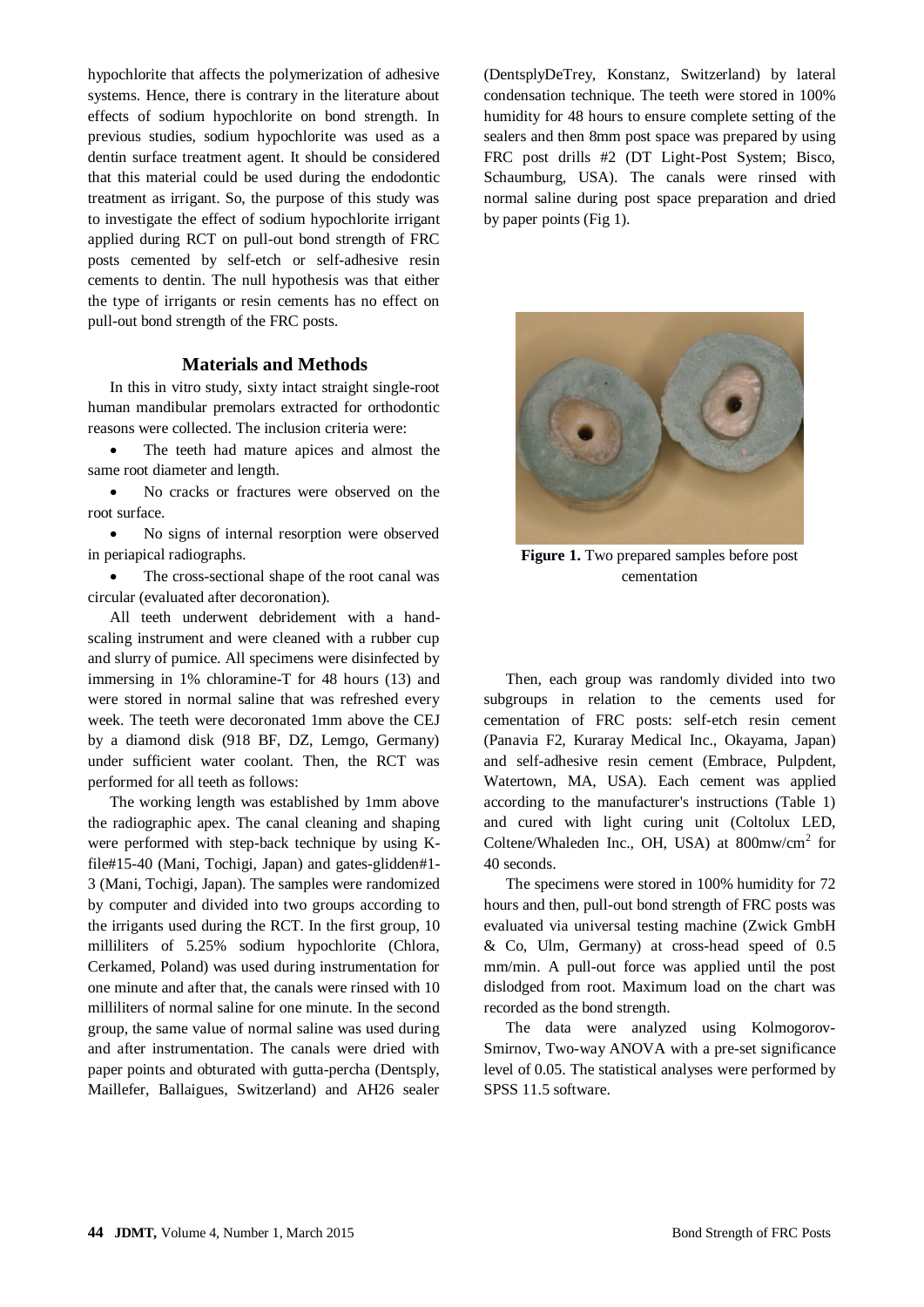| Material               | Adhesive      | <b>Table 1.</b> The compositions and moduction of cements asca in this study<br>Curing<br>Dentin pre-treatment<br>Luting agent application |                         |                                                  |
|------------------------|---------------|--------------------------------------------------------------------------------------------------------------------------------------------|-------------------------|--------------------------------------------------|
|                        |               |                                                                                                                                            |                         |                                                  |
|                        | strategy      | method                                                                                                                                     |                         |                                                  |
| Panavia F <sub>2</sub> | Self-etch     | Dual-curing                                                                                                                                | Mix one drop each of    | Mix paste A and paste B for 20 s                 |
| (Kuraray               |               |                                                                                                                                            | Primers ED-A and        | Apply the mixed paste and seat the               |
| Medical Inc.,          |               |                                                                                                                                            | ED-B. Apply the         | post into the root canal. Remove the excess      |
| Okayama,               |               |                                                                                                                                            | mixture to the          | cement, Light cure 40 seconds                    |
| Japan)                 |               |                                                                                                                                            | root canal, leave it in |                                                  |
|                        |               |                                                                                                                                            | place for 60 s.         |                                                  |
|                        |               |                                                                                                                                            | Remove excess           |                                                  |
|                        |               |                                                                                                                                            | primer with paper       |                                                  |
|                        |               |                                                                                                                                            | points. Dry with        |                                                  |
|                        |               |                                                                                                                                            | gentle airflow          |                                                  |
| Embrace                | Self-adhesive | Dual-curing                                                                                                                                | No pre-treatment        | Rinse and lightly dry. Remove excess water       |
| (Pulpdent,             |               |                                                                                                                                            |                         | with a paper points. Leave dentin slightly       |
| Watertown,             |               |                                                                                                                                            |                         | moist.                                           |
| MA, USA)               |               |                                                                                                                                            |                         | Automix Cement by placing a mixing tip on the    |
|                        |               |                                                                                                                                            |                         | double barrel syringe and dispensing material    |
|                        |               |                                                                                                                                            |                         | or dispense equal amount of base and catalyst    |
|                        |               |                                                                                                                                            |                         | and hand mix.                                    |
|                        |               |                                                                                                                                            |                         | Place cement into canal. Seat post into the root |
|                        |               |                                                                                                                                            |                         | canal. Remove excess cement. Light cure 40       |
|                        |               |                                                                                                                                            |                         | seconds                                          |

**Table 1.** The compositions and instruction of cements used in this study

# **Results**

The mean values of bond strength and standard divisions (SD) of different groups are presented in Table 2. Normal distribution of the data was confirmed by the Kolmogorov-Smirnov test (P-value>0.05). Two-way ANOVA showed that cement type had no statistically significant effect on the bond strength (P-value= 0.311). But, the type of the irrigant had a significant effect on the bond strength (P-value  $= 0.005$ ). Also, there was no interaction between two variables (P-value  $= 0.970$ ).

| Table 2. The mean value of bond strength and Standard deviation of experimental groups (Newton) |  |
|-------------------------------------------------------------------------------------------------|--|
|                                                                                                 |  |

| Group                         | number | Mean $\pm$ SD        |
|-------------------------------|--------|----------------------|
| Panavia - normal saline       | 15     | $279.65 \pm 52.90$ a |
| Panavia – sodium hypochlorite | 15     | $251.17 \pm 27.32$ a |
| Embrace – normal saline       | 15     | $270.00 \pm 34.72$ a |
| Embrace – sodium hypochlorite | 15     | $240.78 \pm 31.71$ b |

Different letters show a statistically significant difference. (P-value < 0.05)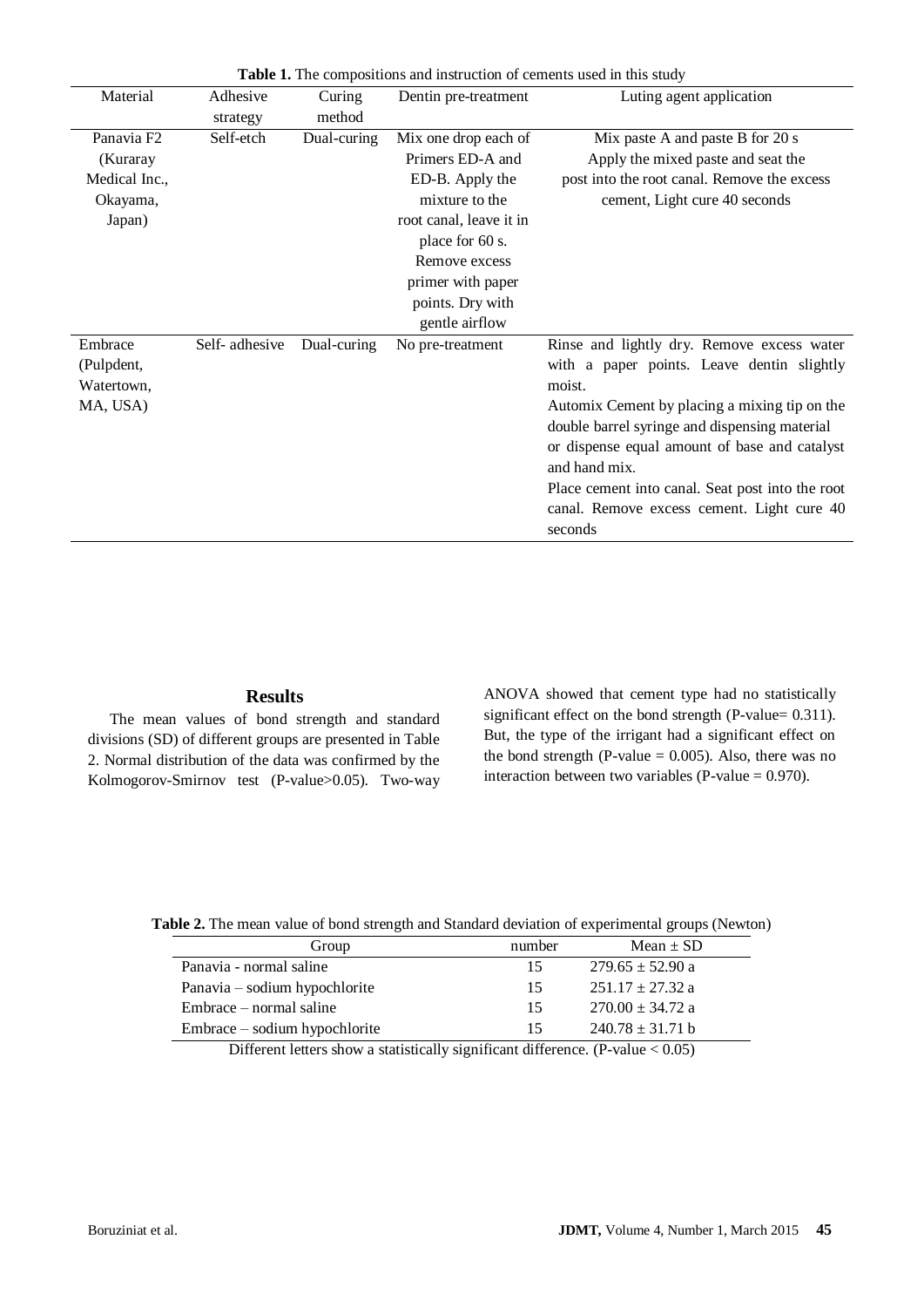# **Discussion**

 The null hypothesis is partially accepted by the results of this study. Based on this study, the effect of sodium hypochlorite on the bond strength of FRC posts depends on the cement type. The application of this material as irrigant had no significant effect on the bond strength of the self-etch cement but, it could reduce the bond strength in the self-adhesive cement. In consistent to the results of the current study, Elnaghy et al. (14)demonstrated that use of 5.25% sodium hypochlorite during the post space preparation reduced the bond strength of self-adhesive cement in comparison with the application of distilled water. In contrast, Bitter et al. (15) showed that the application of 1% sodium hypochlorite with ultrasonic vibration has no significant effect on the bond strength of self-adhesive cement but, use of 5.25% sodium hypochlorite with EDTA can significantly increase the bond strength in comparison with control group (distilled water). Zorba et al. (16) concluded that the application of 17% EDTA with 5.25% sodium hypochlorite after post space preparation increases the bond strength of self-adhesive cement more than self-etch cement. The explained reasons were removal of secondary smear layer before post cementation and chemical bond of self-adhesive cement.

 In the present study, the application of 5.25% sodium hypochlorite had no significant effect on the bond strength of self-etch cement that was similar to the results of study by Hayashi et al. (17). They attributed these results to the use of normal saline after the application of the sodium hypochlorite (17). In contrast, Ari et al. (18) and Demiryürek et al. (19) concluded that sodium hypochlorite reduces the bond strength of selfetch cement. It should be mentioned that in Ari's study (18) the canals were not obturated by gutta-percha before the use of self-etch cement and it was applied to canal without post. Also, in Demiryürek's study (19) 5% sodium hypochlorite used after post space preparation and immediately before the cement application.

In the current study, when normal saline was used as an irrigant, no significant difference was observed between the bond strength of self-adhesive and self-etch cements. Likewise, Goracci et al. (20) showed that push-out bond strength of self-adhesive is comparable with self-etch cement. However, Radovic et al. (21) concluded that self-etch approach makes less adhesion in comparison with etch-and-rinse and self-adhesive approach.

Considering the fact that sodium hypochlorite is usually used during RCT to remove pulpal tissue and organic materials, the same protocol was performed in this study. The elimination of organic materials may improve the adhesion and bond strength, but this positive effect of sodium hypochlorite on bond strength can disappear or decrease by new smear layer production during the post space preparation. Furthermore, this material can release the free radicals leading to inhibition of polymerization process and decreasing of the bond strength. The application of adhesive before using self-etch cement can modify the smear layer and allow better penetration of resin and bonding. So, it may neutralize the negative effect of sodium hypochlorite (releasing free radicals). In the self-adhesive cements, no etchant and adhesive were used thus; the secondary smear layer and the remaining free radicals may reduce the bond strength. In the present study, the use of sodium hypochlorite was limited to canal cleaning and shaping process and after that normal saline was applied for 1 minute. Also, in contrast to the previous studies, this irrigant was not used immediately before the application of adhesive or cement and 48 hours after application of sodium hypochlorite, the bonding process was done. This factor may decrease degrading effect of this material on the bond strength. Monticelli et al. (22) explained some reasons for reduction of bond strength when selfadhesive cements were used including the thicker smear layer which was produced during post space preparation, limited decalcification and infiltration of this cements into smear layer, absence of hybrid layer and resin tags in bonded interface.

Variation in the results of different studies on effect of sodium hypochlorite on bond strength may be due to different application times and methods of this material and also use of normal saline after sodium hypochlorite. In previous studies sodium hypochlorite was used as irrigant during RCT process (10) or after post space preparation (23) and as surface treatment agent after acid-etch (24). Some researches demonstrate that the application of sodium hypochlorite as a surface treatment agent for coronal or radicular dentin after acid-etching, could improve the bond strength (24).

The application time of sodium hypochlorite is one of important factors should be considered. Morris et al. (25) reported that sodium hypochlorite treatment for 15- 20 minutes decreased bond strength to radicular dentin up to 67% of values. It seems that there is a relation between application time of sodium hypochlorite and bond strength; as the application time increases the bond strength decreases (26).

Due to the limitations of this study, we used only one type of self-etch and self-adhesive cements. Therefore, the results may not applicable to all self-etch or self-adhesive resin cements. Further researches with various type of cement are required.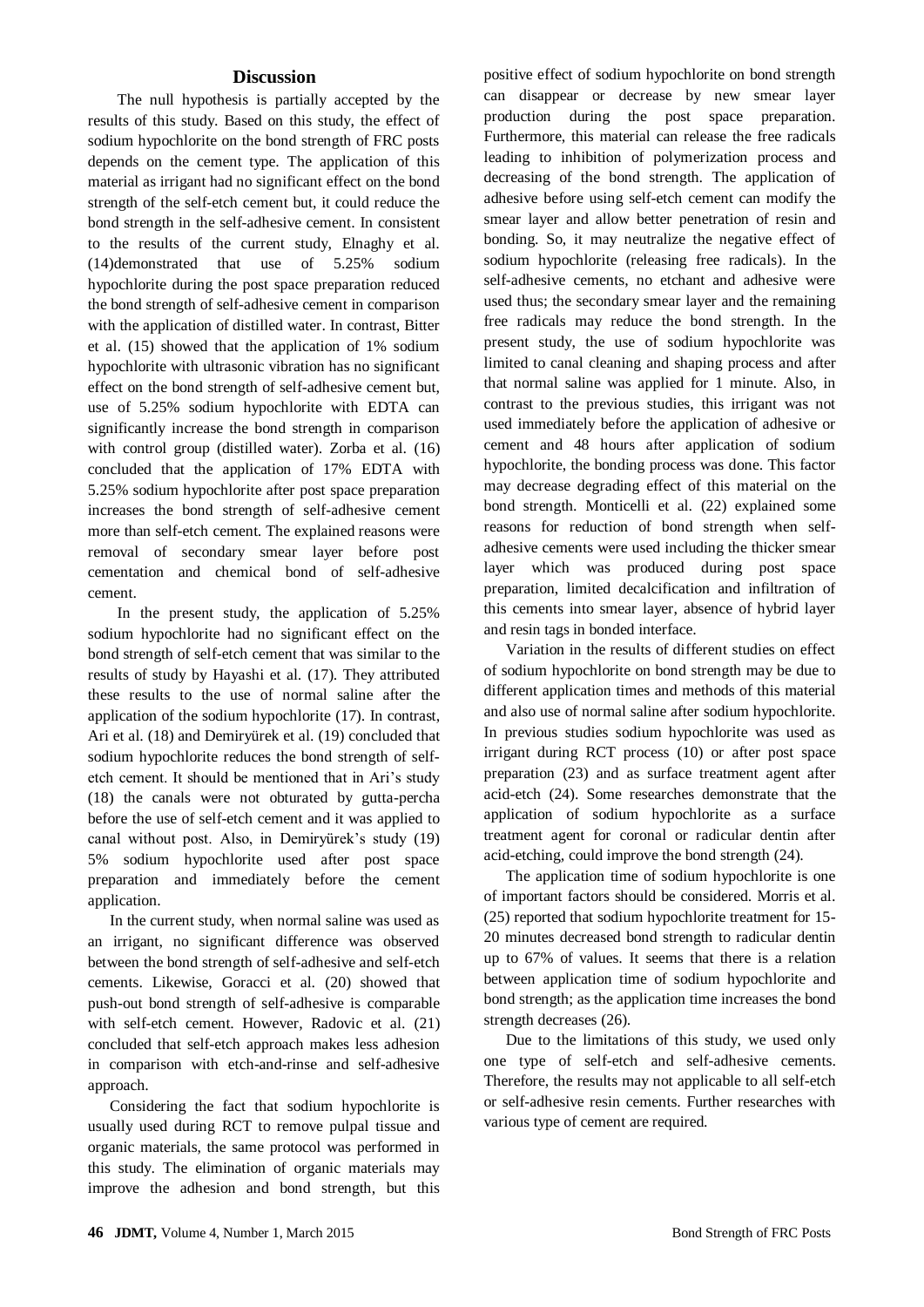# **Conclusion**

The type of irrigant used in RCT process may affect on the bond strength of FRC post cemented with selfadhesive cement.

#### **Acknowledgement**

The Results presented in this study have been taken from a student thesis (no: 2520).

#### **References**

- 1. Bitter K, Kielbassa AM. Post-endodontic restorations with adhesively luted fiber-reinforced composite post systems: a review. Am J Dent 2007;20:353-60.
- 2. Sadek FT, Monticelli F, Goracci C, Tay FR, Cardoso PE, Ferrari M. Bond strength performance of different resin composites used as core materials around fiber posts. Dent Mater 2007;23:95-9.
- 3. Ferrari M, Breschi L, Grandini S. The text book of Fiber Posts and Endodontically Treated Teeth A Compendium of Scientific and clinical perspectives. 2008; 1st edition: chap2: 15-37.
- 4. Karunakaran JV, Kumar SS, Kumar M, Chandrasekhar S, Namitha D. The effects of various irrigating solutions on intra-radicular dentinal surface: An SEM analysis. Journal of pharmacy & bioallied sciences 2012;4(Suppl 2):S125-30.
- 5. Gopikrishna V, Venkateshbabu N, Krithikadatta J, Kandaswamy D. Evaluation of the effect of MTAD in comparison with EDTA when employed as the final rinse on the shear bond strength of three endodontic sealers to dentine. Aust Endod J 2011;37:12-17.
- 6. Vilanova WV, Carvalho-Junior JR, Alfredo E, Sousa-Neto MD, Silva-Sousa YTC. Effect of intracanal irrigants on the bond strength of epoxy resin-based and methacrylate resin-based sealers to root canal walls. Int Endod J 2012;45:42-8.
- 7. Erdemir A, Eldeniz AU, Belli S, Pashley DH. Effect of solvents on bonding to root canal dentin. J Endod 2004;30:589-92.
- 8. Pelegrine RA, Sigrist De Martin A, Cunha RS, Pelegrine AA, Da Silveira Bueno CE. Influence of chemical irrigants on the tensile bond strength of an adhesive system used to cement glass fiber posts to root dentin. Oral Surg Oral Med Oral Pathol Oral Radiol Endod 2010;110:e73-e76.
- 9. Schwartz RS. Adhesive dentistry and endodontics. Part 2: bonding in the root canal system-the promise and the problems: a review. J Endod 2006;32:1125-34.
- 10. Muniz L, Mathias P. The influence of sodium hypochlorite and root canal sealers on post retention in different dentin regions. Oper Dent 2005;30:533-39.
- 11. Fawzi EM, Elkassas DW, Ghoneim AG. Bonding strategies to pulp chamber dentin treated with different endodontic irrigants: microshear bond strength testing and SEM analysis. J Adhes Dent 2010;12:63-70.
- 12. Nagpal R, Tewari S, Gupta R. Effect of various surface treatments on the microleakage and ultrastructure of resin-tooth interface. Oper Dent 2007;32:16-23.
- 13. DoglasCecchin, Ana Paula Farina, João Vicente BaroniBarbizam, Maria Paula GandolfiParanhos, Bruno Carlini-Júnior. Effect of endodontic irrigating solutions on the adhesive bond strength to dentin. Rev OdontoCienc 2011; 26:341-5.
- 14. Elnaghy AM. Effect of QMix irrigant on bond strength of glass fibre posts to root dentine. Int Endod J 2014;47:280-9.
- 15. Bitter K, Hambarayan A, Neumann K, Blunck U, Sterzenbach G. Various irrigation protocols for final rinse to improve bond strengths of fiber posts inside the root canal. Eur J Oral Sci 2013;121:349- 54.
- 16. Zorba YO, Erdemir A, Turkyilmaz A, Eldeniz AU. Effects of different curing units and luting agents on push-out bond strength of translucent posts. J Endod 2010;36:1521-5.
- 17. Hayashi M, Takahashi Y, Hirai M, Iwami Y, Imazato S, Ebisu S. Effect of endodontic irrigation